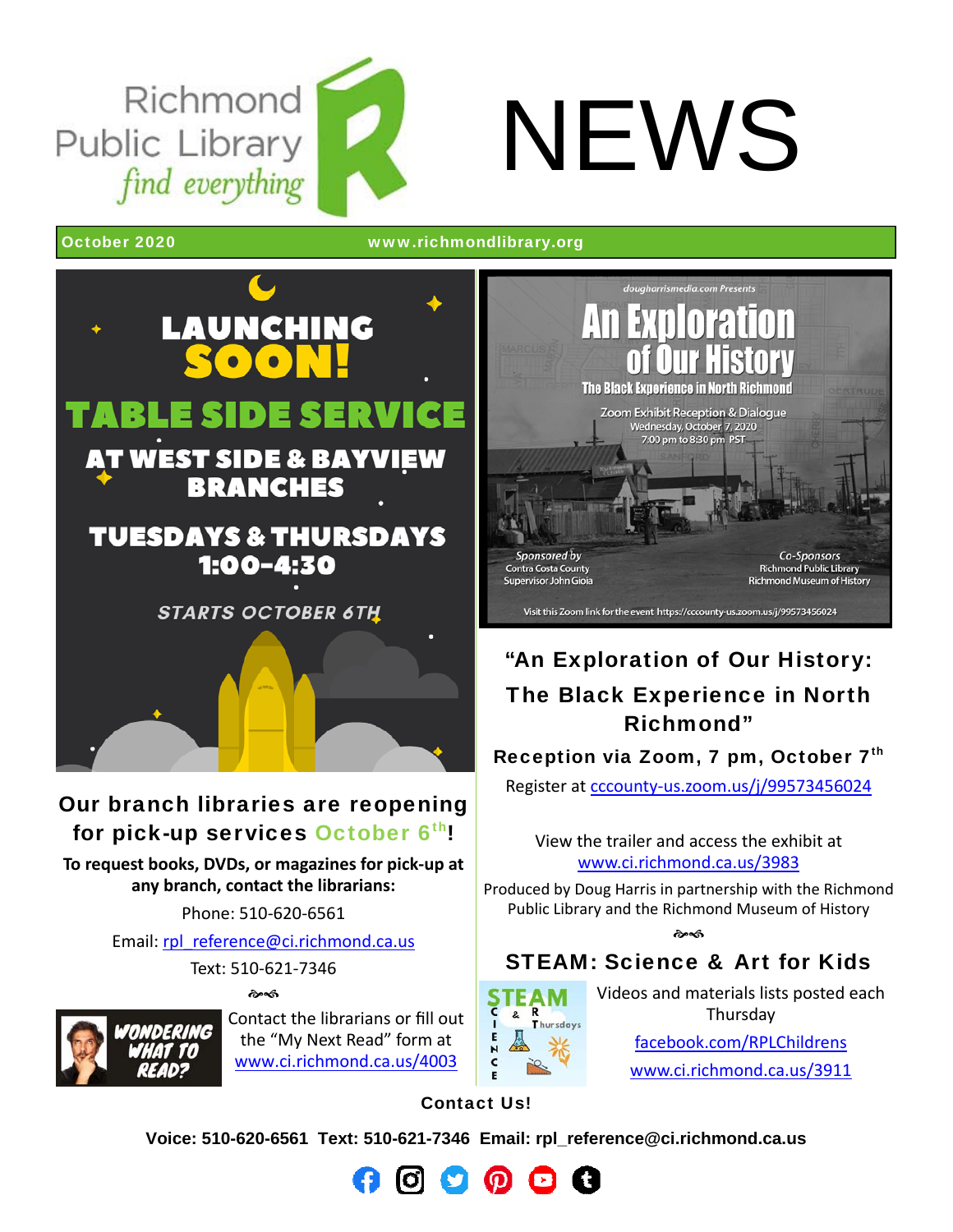**THE RICHMOND SEED LIBRARY INVITES YOU TO PLANT SOME SEEDS!** 

**Fava Beans.** Broccoli, Leeks, and Spinach





**Call the Main Library** at 510.620.6559 to arrange pick up



#### �ক

#### Children's Programming

10:30 am on YouTube and Facebook, details at www.richmondlibrary.org or call 510‐620‐6557.

> Mondays – **Baby Music & Movement Tuesdays - Bilingual Storytime Wednesdays – Family Storytime** Thursdays – **Science & Art** Friday – **Flannel Board Stories**



**GET YOUR ADULT/TEEN OCTOBER CRAFT KITS** 





**CALL FOR PICK UP APPOINTMENT** 510.620.6559

సౌవ

Adult Programming **Adult/Teen Craft Kits-to-Go** Two kits per month! Call 510‐620‐6559 to reserve. **Library Trivia Night** Tuesdays, 6 pm, via Zoom **Bring Your Own Book discussion**

Fridays, 12:30 pm, via Zoom



Adult/Teen **Craft Kit** 



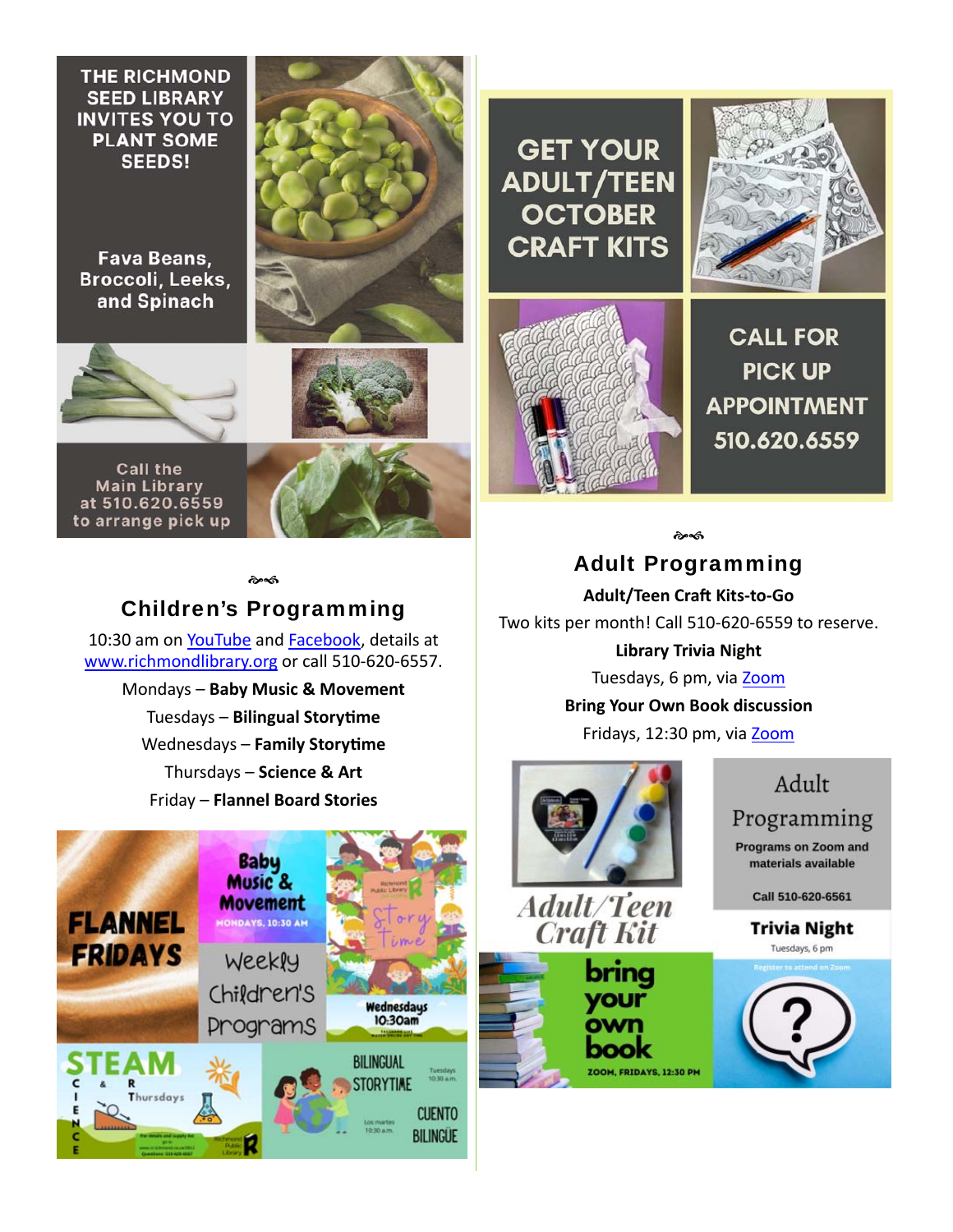Richmond Public Library find everything

NOTICIAS

Octubre 2020 www.richmondlibrary.org



¡Nuestras bibliotecas sucursales están reabriendo para los servicios de recogida 6 de

#### octubre!

**Para solicitar libros, DVD o revistas para recoger en cualquier sucursal, comuníquese con los bibliotecarios:**

Teléfono: 510‐620‐6561

Correo electrónico: rpl\_reference@ci.richmond.ca.us Texto: 510‐621‐7346

The Black Experience in North Richmond Zoom Exhibit Reception & Dialogue Wednesday, October 7, 2020 7:00 pm to 8:30 pm PST Sponsored by **Co-Sponsors** Richmond Public Library **Contra Costa County** Supervisor John Gioia **Richmond Museum of Histor** 

## "Una exploración de nuestra historia: La experiencia negra en North Richmond"

Recepción a través de Zoom, 7 de octubre a las 7 p.m.

Regístrese en cccounty‐us.zoom.us/j/99573456024

Vea el tráiler y acceda a la exhibición en www.ci.richmond.ca.us/3983

Producido por Doug Harris en asociación con la Biblioteca Pública de Richmond y el Museo de Historia de Richmond

**Beach** 

## Obtén recomendaciones de libros



Comuníquese con el bibliotecario o complete el formulario "Mi próxima lectura" en www.ci.richmond.ca.us/4003

¡Contáctenos!

**Voz: 510-620-6561 Texto: 510-621-7346 Correo electrónico: rpl\_reference@ci.richmond.ca.us**